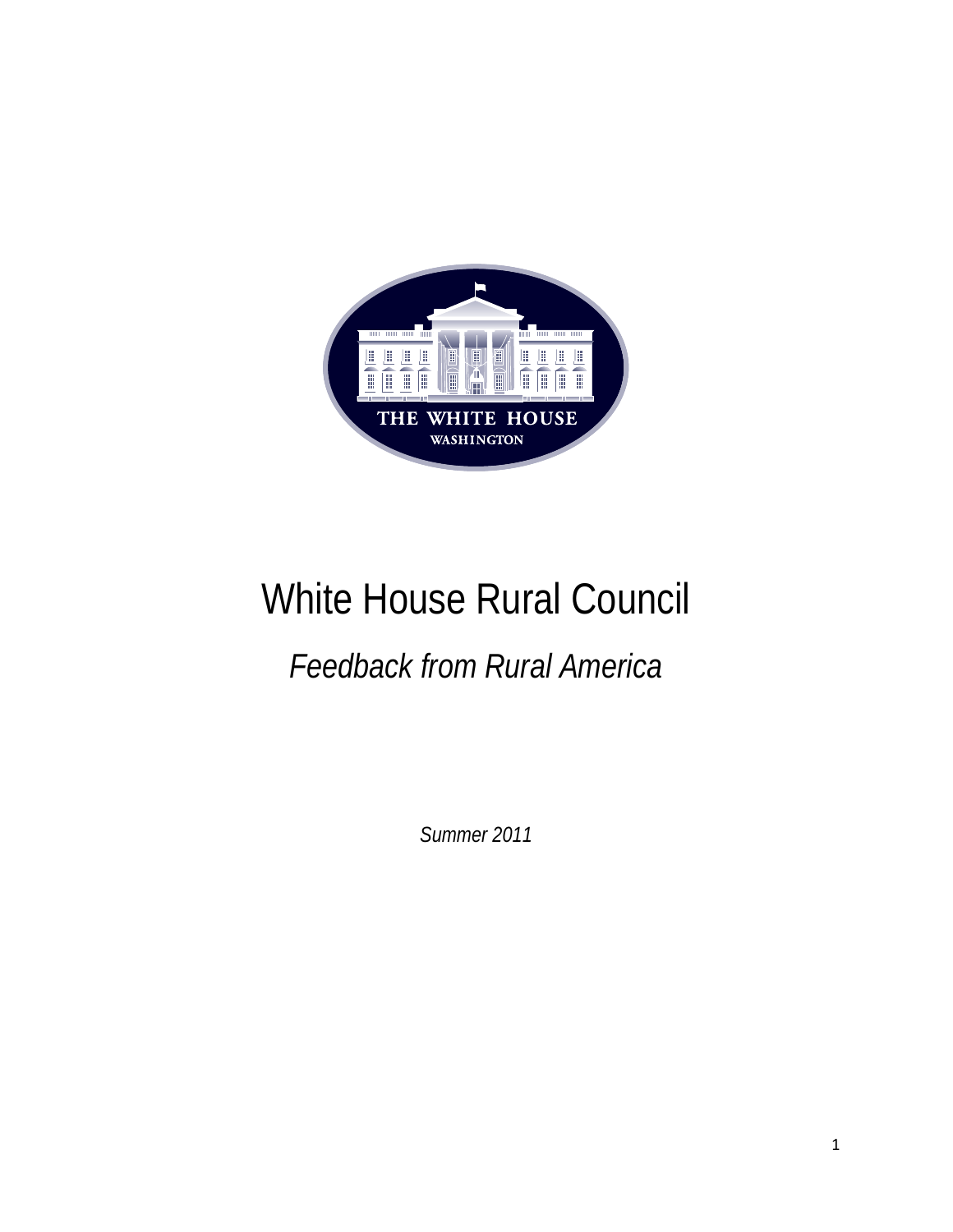"…Getting out of Washington and meeting all of you, and seeing how hard you're working, how creative you are, how resourceful you are, how determined you are, that just makes me that much more determined to serve you as best I can as President of the United States."

> - President Barack Obama *August 16, 2011 Peosta, Iowa White House Rural Economic Forum*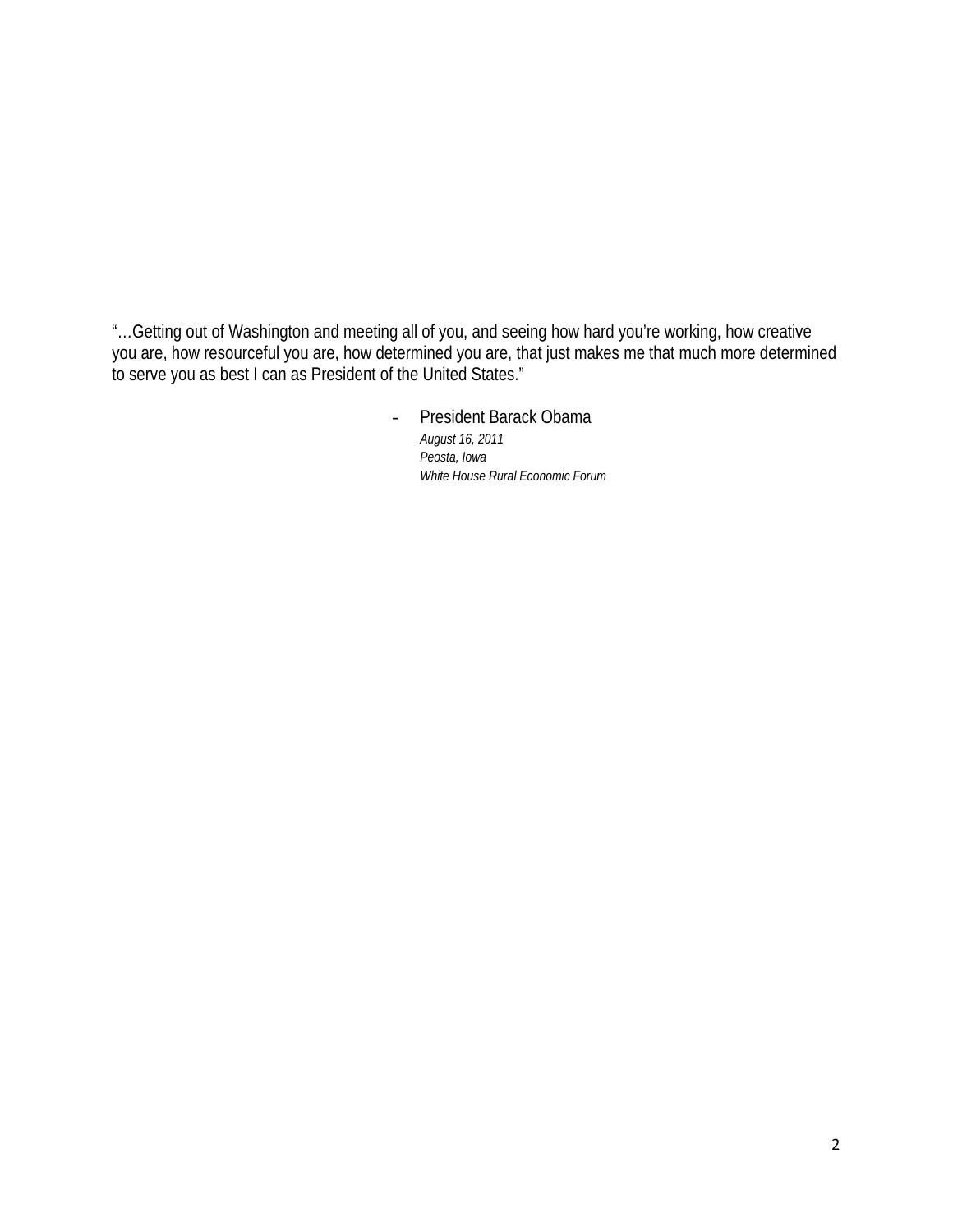## Contents

| $Introduction 1.15$ |  |
|---------------------|--|
|                     |  |
|                     |  |
|                     |  |
|                     |  |
|                     |  |
|                     |  |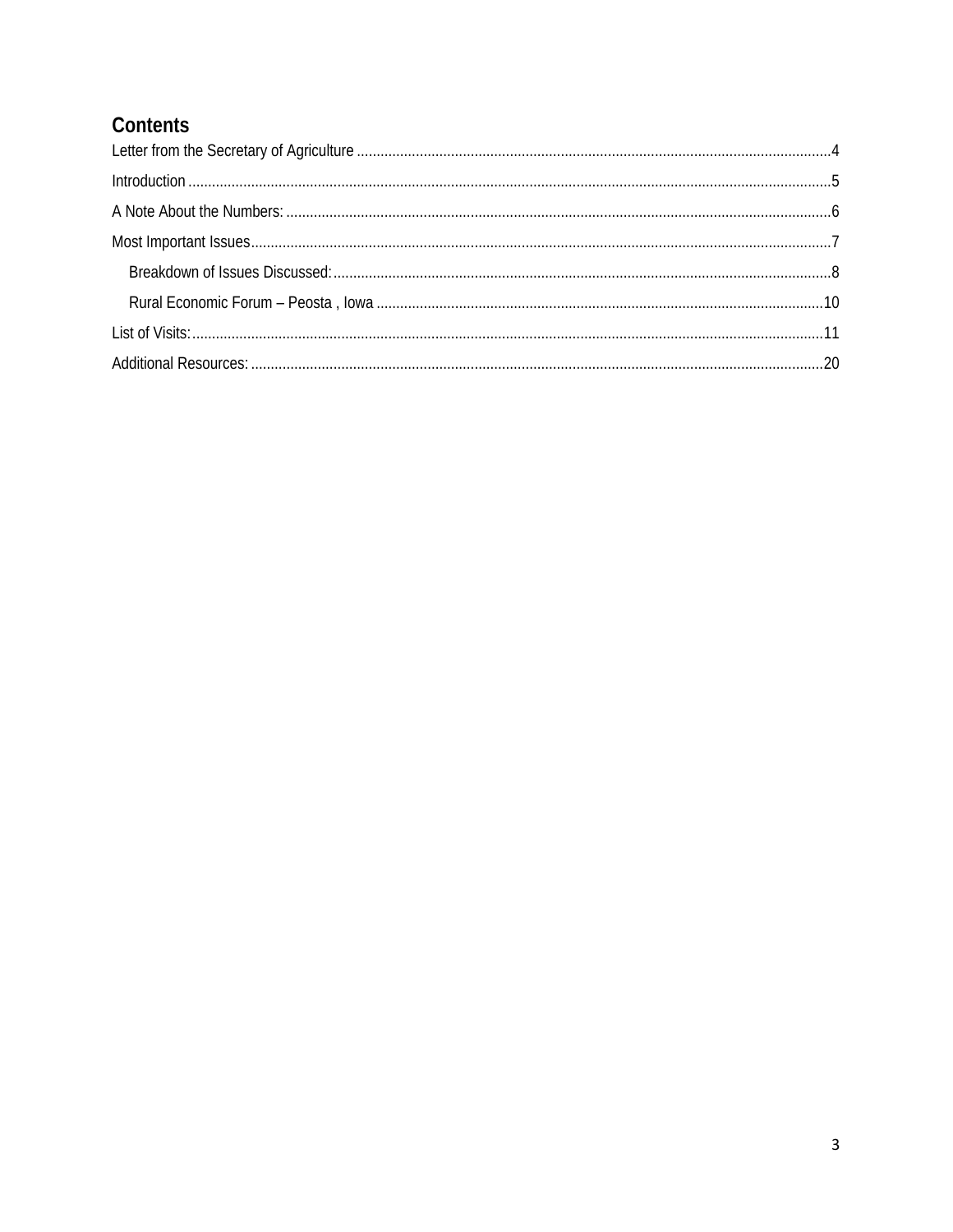# *Letter from the Secretary of Agriculture*

On June 9, 2011, President Obama signed an Executive Order establishing the White House Rural Council. Over the past few months, the Council has had the opportunity to hear from rural communities through roundtable discussions and visits across the country. By engaging in open dialogue, top Administration officials have been hearing about the most important issues on the minds of rural Americans and bringing that message back to Washington.

Since the establishment of the White House Rural Council, President Obama, members of his Cabinet, and others senior Administration officials have made nearly 200 visits to rural communities. Through these visits, the Council has been listening to the voice of rural Americans – to their concerns and aspirations, to what they see as the challenges that lay ahead and the opportunities open to them.

This report provides an overview of what we heard during these visits. I look forward to working with the Council on addressing these issues and ensuring that rural America moves toward a prosperous and thriving future.

Finally, I would like to thank all of those who hosted and attended these visits. Your help and participation is truly appreciated as we all work together for rural America.

Sincerely,

Gleum J. Vilsenle

Secretary of Agriculture & Chair of the White House Rural Council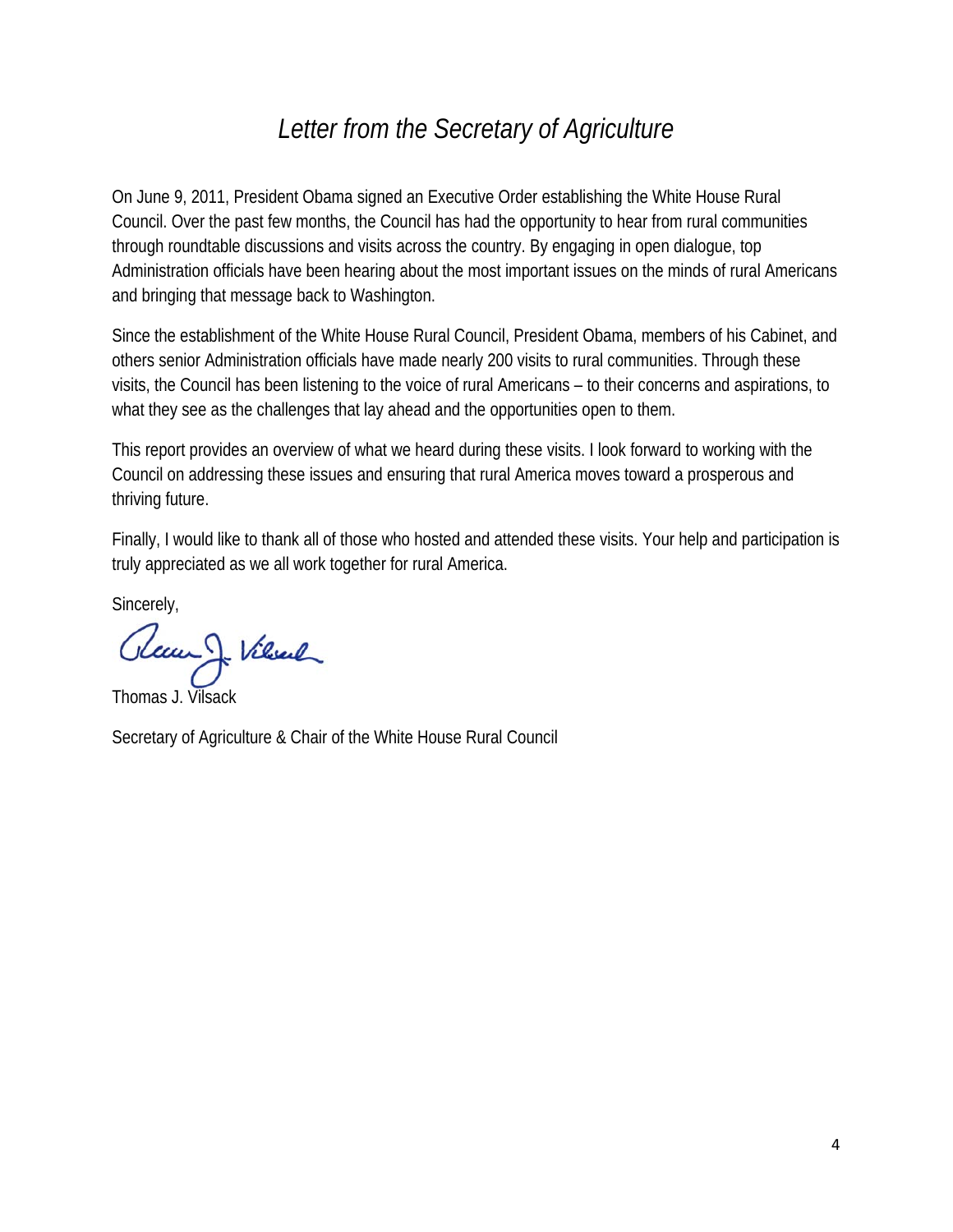# **Introduction**

On June 9, 2011, President Obama established the White House Rural Council to address challenges in rural America and to build on the administration's rural economic strategy. Since the establishment of the Council, administration officials have traveled to rural communities across the country to discuss the important issues facing rural Americans.

Administration officials traveled to rural communities in 46 states and met with rural Americans to hear about the unique challenges they are facing and the ways in which the Council can most effectively focus its efforts. Officials reported back on what they heard during these visits and their feedback is shared in this report.



President Barack Obama, accompanied by Agriculture Secretary Tom Vilsack, holds a breakout session at the White House Rural Economic Forum at Northeast Iowa Community College in Peosta, Iowa, Aug. 16, 2011, as part of his three-day economic bus tour of the Midwest. (Official White House Photo by Pete Souza)

This report begins with a pie chart we developed based upon the information shared with us. It is not a scientific poll, but it provides a sense of the most important issues that rural Americans are facing.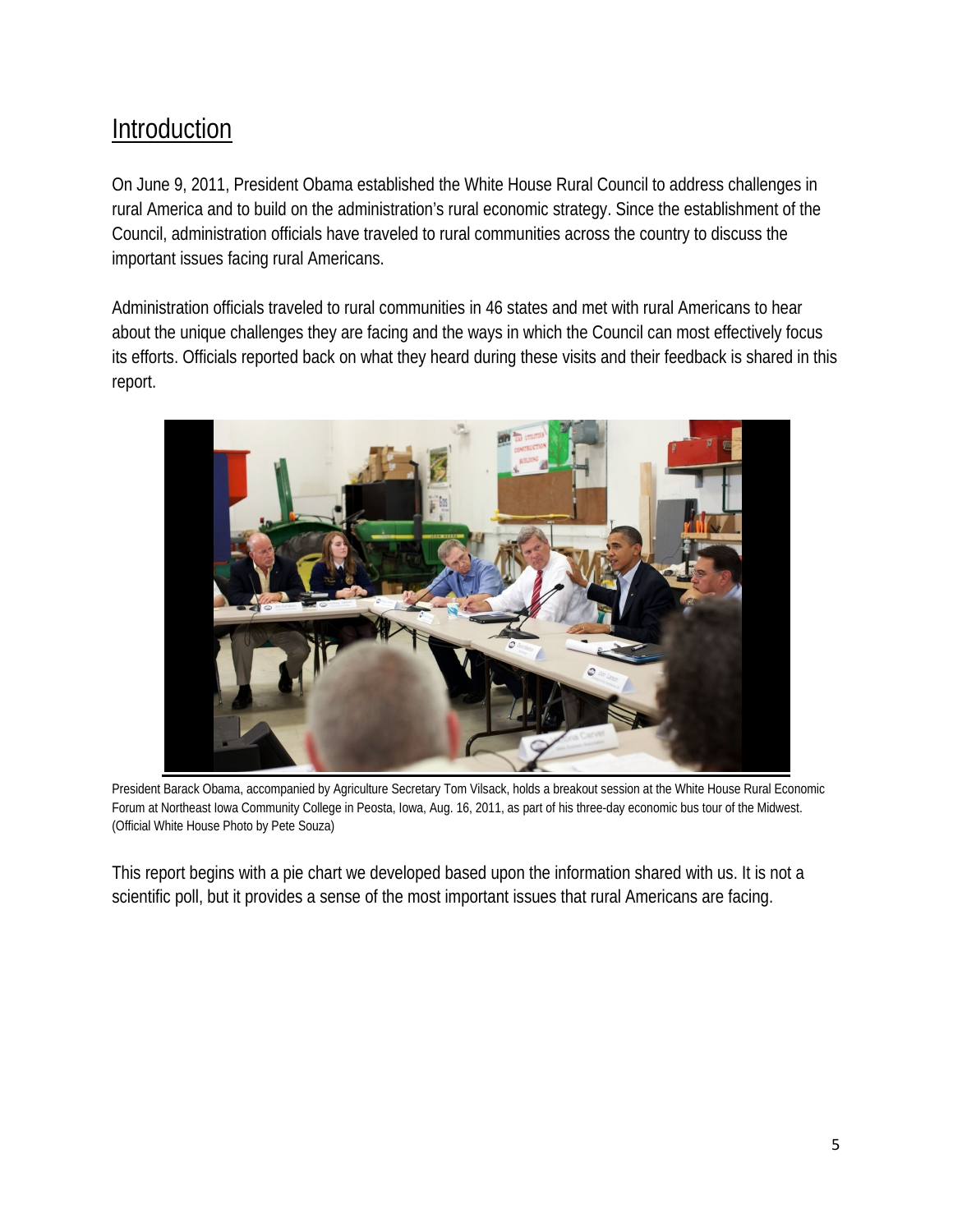# A Note About the Numbers:

These discussions and visits were designed as an opportunity to facilitate a candid and direct conversation between rural Americans and the Obama administration. The numbers presented here were all reported by administration officials moderating discussions and are not designed to reflect a scientific survey or poll. The numbers we have compiled are not designed to be reflective of all rural Americans – just those who participated in these conversations and visits. The views presented here are representative of those attending the events and do not constitute an endorsement by the White House or the President of the United States.

### Map of the Rural Visit Locations

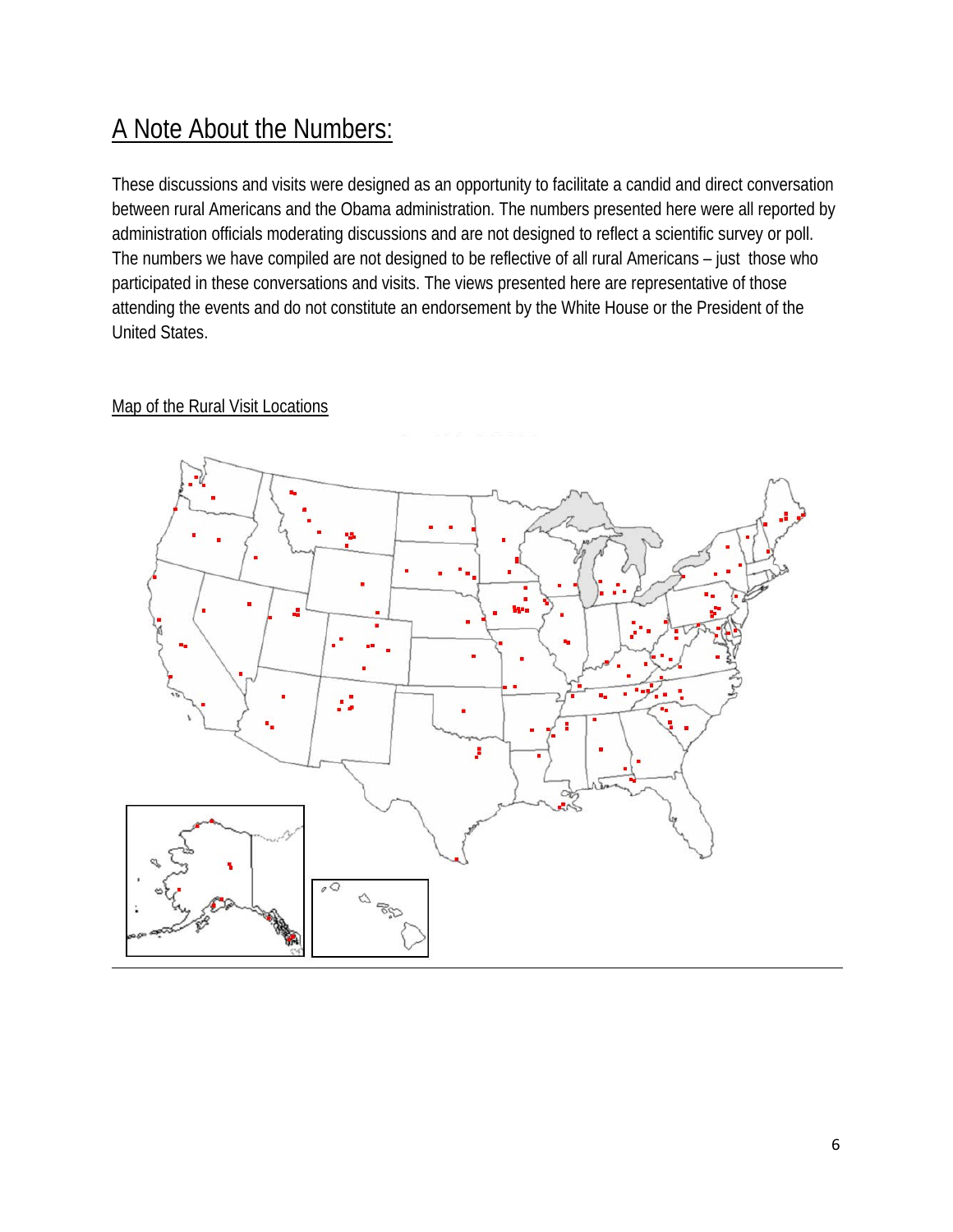# Most Important Issues

A breakdown of the issues discussed in our conversations in rural America:

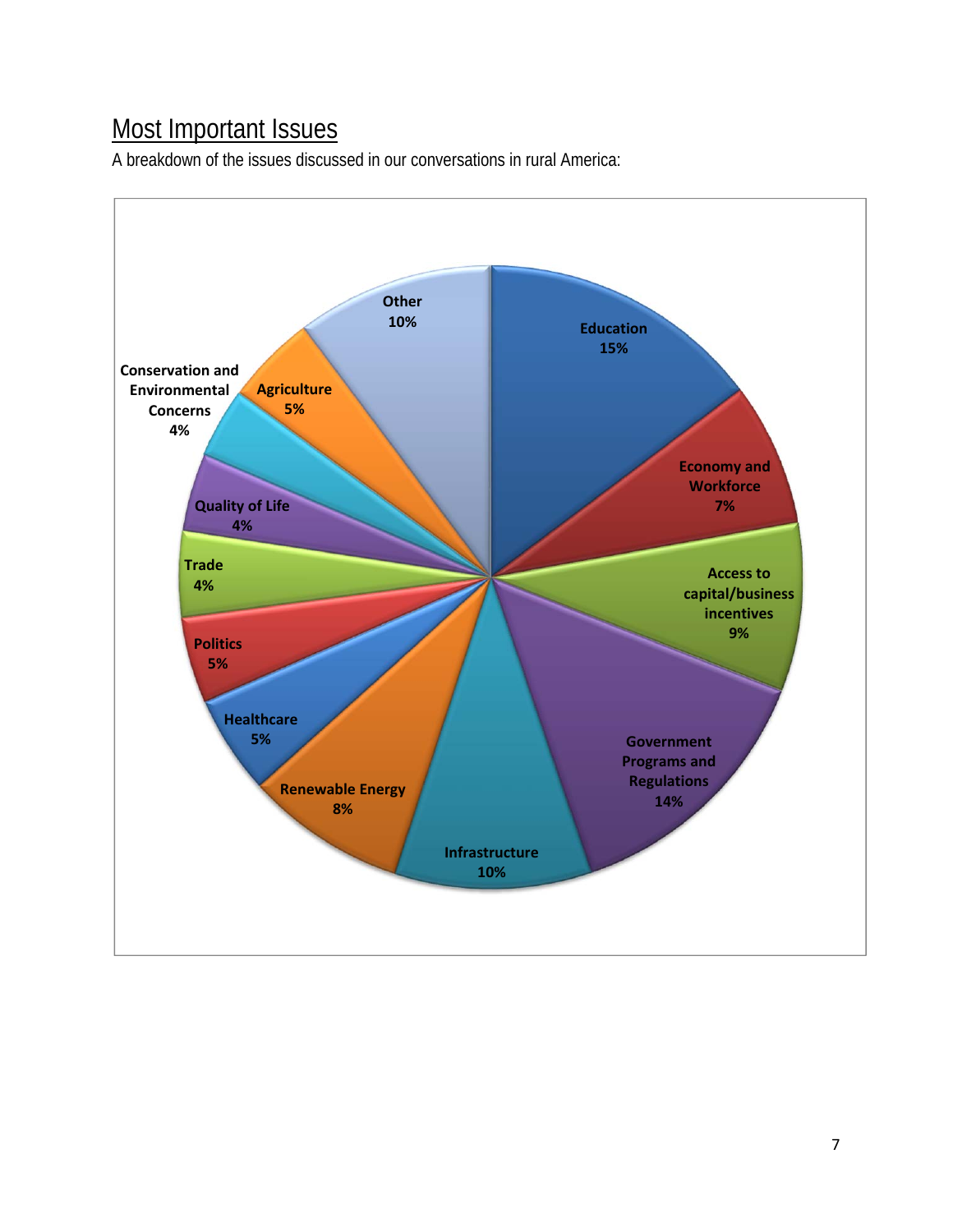# Breakdown of Issues Discussed:

- **Education** 
	- o Encourage vocational training
	- o Improve rural education
	- o Costs of higher education/ improve financial assistance
	- o Focus on research
	- o Reform No Child Left Behind
	- o Brain-drain: educated individuals moving out of rural communities
	- o Focus on science & technology
	- o Focus on education geared toward entrepreneurship

#### **Government programs and regulations**

- o Increase certainty and flexibility on regulations for rural industry and small businesses
- o More timely application processing for contracting
- o Streamline reporting requirements and applications
- o Increase technical assistance for loans and grants
- **Infrastructure** 
	- o Improve broadband access in rural areas, including in tribal communities
	- o Improve federal assistance in road infrastructure
	- o Support water storage projects, levees, rivers, locks, and dams
	- o Support water and wastewater treatment facilities

#### **Access to capital/business incentives**

- o Improve access to capital for businesses
- o Support small business tax credits and/or financial support, including micro loan programs and financial support for farmers
- o Establish a Rural Community Development Fund where rural areas can invest in their own communities and have government match any private dollars
- o Increased access to early stage and growth capital for rural entrepreneurs

#### **Renewable Energy**

- o Support for biofuels, including woody biomass
- o Encourage local wind energy development
- o Streamline and ease regulations for green energy development
- **Economy & Workforce Concerns** 
	- o Focus more on domestic manufacturing
	- o Immigration and workforce concerns
	- o Rising cost of living and declining income
	- o Reform unemployment compensation
	- o Improve immigration policies to encourage highly-skilled students to stay in U.S.
	- o Focus on economic development opportunities in tribal communities

#### **Agriculture**

- o Improve resources for new and beginning farmers
- o Role of agriculture in our national security, including natural disasters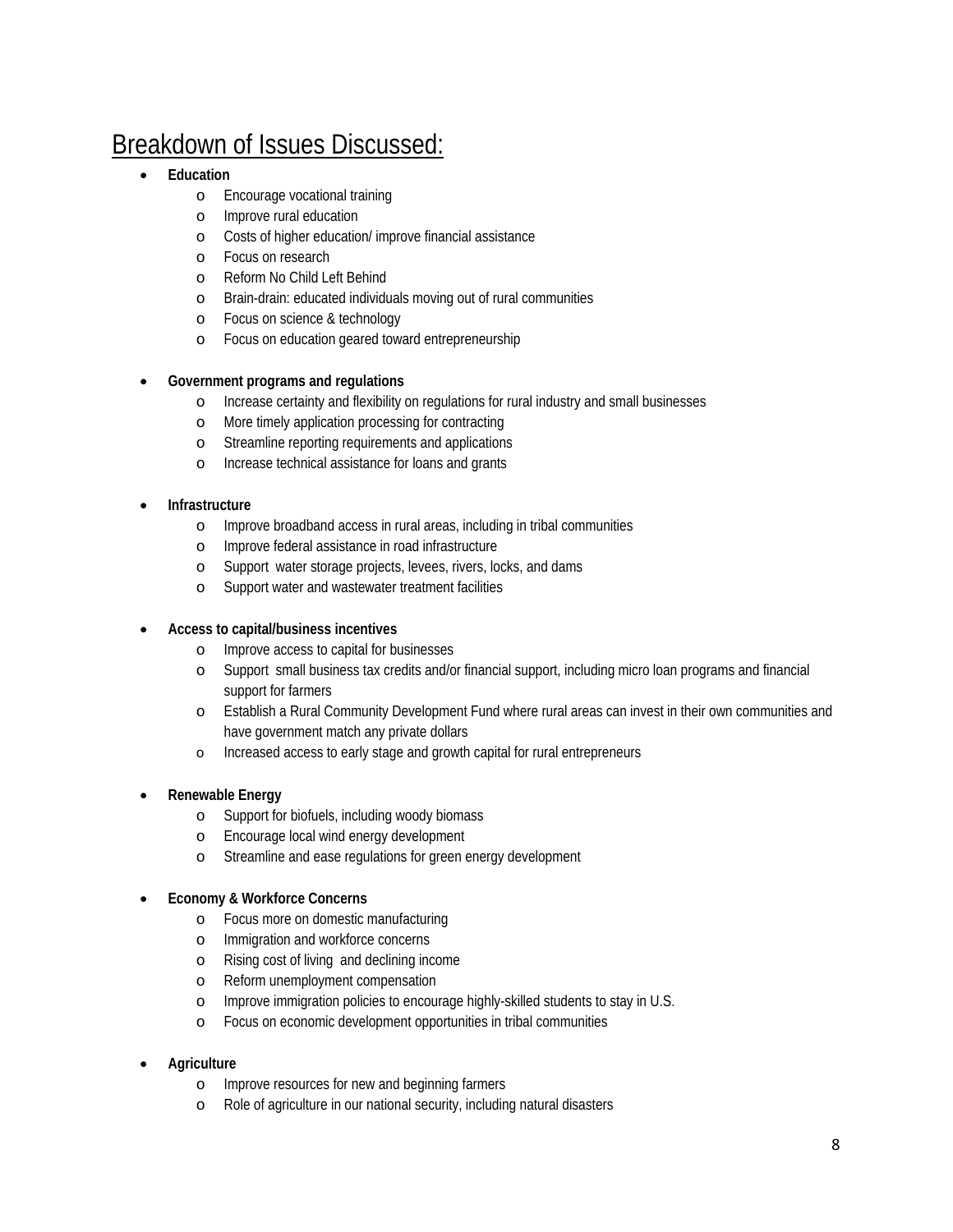#### **Healthcare**

- o Need solutions to lower current/projected costs and burden on businesses/families
- o Support broadband and telemedicine programs for rural healthcare
- o Targeted substance abuse policy to address challenges of rural communities

#### **Trade**

- o Improve trade policy and make U.S. competitive in a global market
- **Quality of Life** 
	- o Improve quality of life in rural communities for economic growth and job creation
	- o Continued support for rural public safety

#### **Conservation and Environmental Concerns**

- o Rewards for smart farming and land conservation
- o Environmental quality of water sources Importance of soil conservation
- o Growing the outdoor recreation economy
- o Collaboration in advancing sustainable natural resource economies

#### **Other issues**

- o Farm Bill
- o Government spending
- o Housing market
- o Tourism in rural America
- o Auto-industry
- o Regional cooperation in rural communities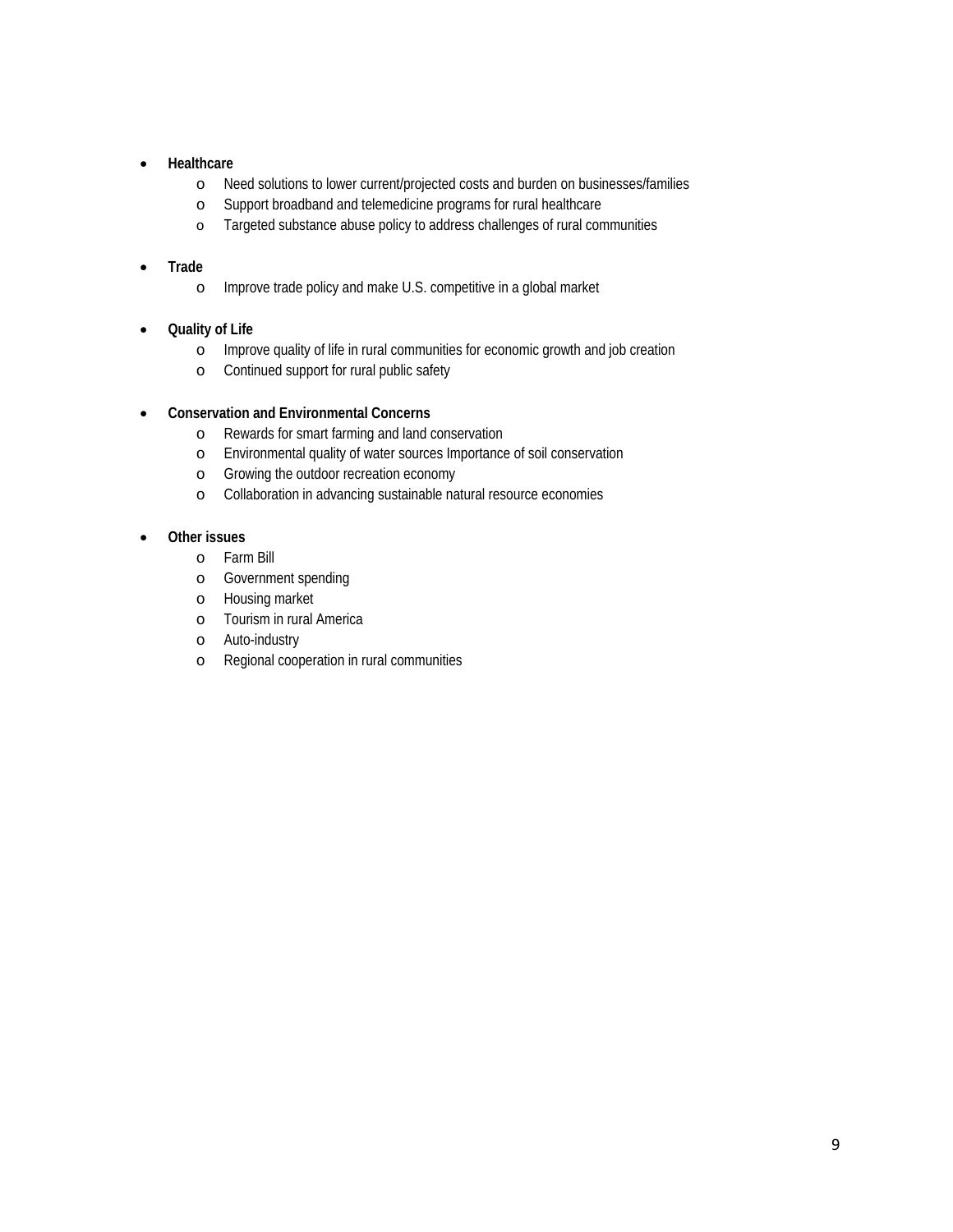# **Rural Economic Forum – Peosta , Iowa August 16, 2011**

In August, President Obama embarked on a three-day, three state bus tour of the Midwest that included stops in five communities. The Rural Forum itself was held at the Northeast Iowa Community College in Peosta, Iowa on August 16, 2011. During the Forum, five breakout group discussions were moderated by Cabinet members focusing on key issues facing rural America. President Obama participated in the first two breakout sessions.

### **Growing Rural Small Business**

Moderated by Karen Mills, Administrator of the Small Business Administration

### **Promoting Agricultural Innovation and Renewable Energy Jobs**

Moderated by Tom Vilsack, Secretary of Agriculture

### **Strengthening the Middle Class in Rural America**

Moderated by Shaun Donovan, Secretary of Housing and Urban Development and Melody Barnes, Chair of the Domestic Policy Council

### **Creating Jobs through Conservation, Outdoor Recreation, and Tourism**

Moderated by Ken Salazar, Secretary of Interior and Nancy Sutley, Chair of the Council on Environmental Quality

### **Building Economic Opportunity for Rural Business through Infrastructure Investments**

Moderated by Ray LaHood, Secretary of Transportation

#### **Key Themes and Issues:**

- Importance of rural America in contributing to the economic health of the country
- Need to attract capital and increase available credit for rural communities
- Importance of small business support for rural communities
- Regional planning and development has been successful and should continue to be supported
- Importance of continuing to support the innovation occurring in renewable energy
- Increased certainty and flexibility on regulations
- Important to attract new, young farmers reduce barriers to getting into farming.
- Broadband is key to providing economic opportunities. The ability to telecommute or have access to distance learning and telemedicine is extremely important to rural communities.
- Need for increased opportunities and incentives for physicians to provide service in rural areas
- Technical assistance on accessing Federal programs is important to small, rural communities.
- Modernization of existing federal agriculture subsidies
- Importance of easements in mitigating future flood impacts on both private and public lands
- Rewards and incentives for farmers that use good conservation practices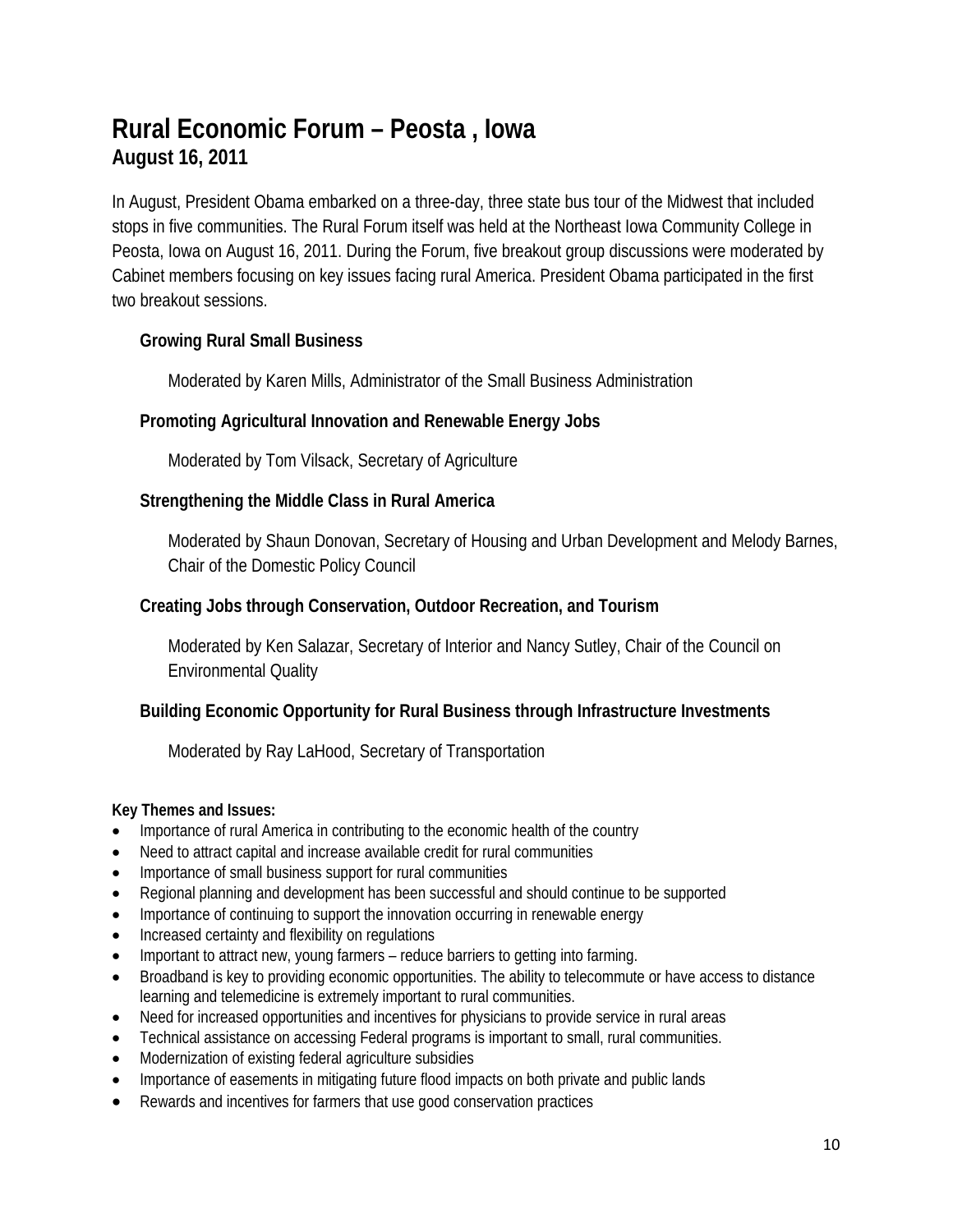### **List of Visits:**

*Below is the full list of visits that Obama Administration officials made to rural America during the summer of 2011. These visits included tours of rural communities, businesses and farms as well as roundtable discussions with rural Americans.* 

- June 9, SBA Regional Administrator John Shoraka, Clarksburg, West Virginia
- June 10, USDA State Directors Dan Steinkruger and Maxine Moul, Ceresco, Nebraska
- June 17, USDA Deputy Secretary Kathleen Merrigan, York, Pennsylvania
- June 20, USDA Under Secretary Dallas Tonsager, Salt Lake City, Utah
- June 22, USDA Deputy Under Secretary Cheryl Cook, Dubuque, Iowa
- June 23, HUD Assistant Secretary Mercedes Marquez and USDA State Director Vicki Walker, Redmond, Oregon
- June 24, SBA Regional Administrator Dan Hannaher and USDA State Director Derrel Carruth, Casper, Wyoming
- June 26, USDA Under Secretary Ed Avalos, Denver, Colorado
- June 27, White House ONDCP Director Gil Kerlikowske and ARC Co-Chair Earl Gohl, Johnson City, Tennessee
- June 28, GSA Regional Administrator Sue Damour, Lower Brule Sioux Tribe, SD
- June 29, SBA Regional Administrator Dan Hannaher, Fargo, North Dakota
- June 30, SBA Regional Administrator Calvin Goings, Puyallup, Washington
- July 5, VA Secretary Eric Shinseki, Bismarck, North Dakota
- July 7, VA Secretary Eric Shinseki, Bozeman, Montana
- July 7, VA Secretary Eric Shinseki, Helena, Montana
- July 7, VA Secretary Eric Shinseki, Billings, Montana
- July 8, VA Secretary Eric Shinseki, Billings, Montana
- July 8, USDA Under Secretary Ed Avalos, Billings, Montana
- July 11, USDA Deputy Secretary Kathleen Merrigan, Richmond, Virginia
- July 11, ARC Co-Chair Earl Gohl, Kingsport, Tennessee
- July 12, USDA Administrator Judy Canales, Hidalgo, Texas
- July 12, USDA Under Secretary Michael Scuse, Springfield, Illinois
- July 13, GSA Regional Administrator Sue Damour, Billings, Montana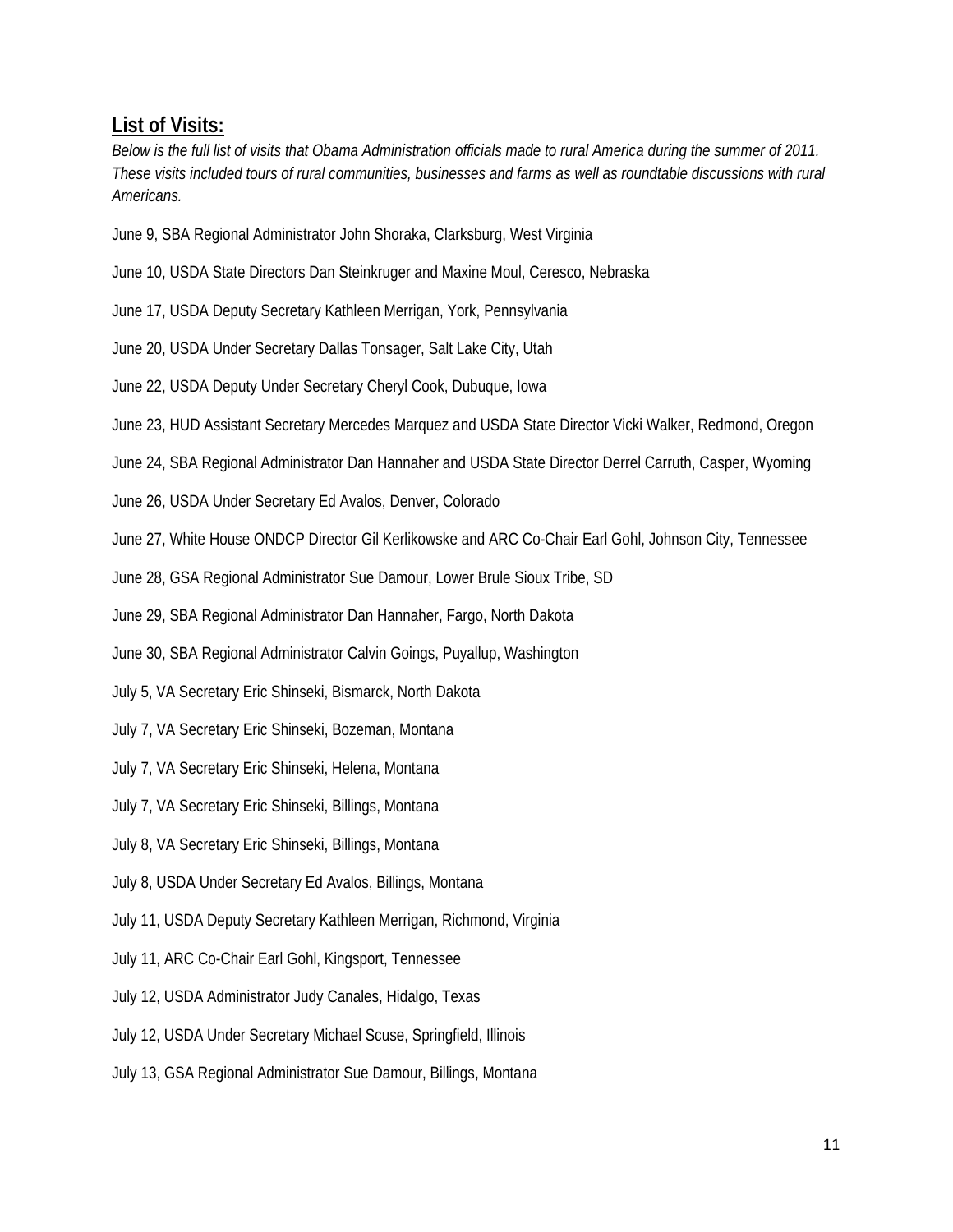- July 14, DOI Secretary Ken Salazar, Madison, Wisconsin
- July 14, SBA Administrator Karen Mills, Fairmont, West Virginia
- July 15, DOI Secretary Ken Salazar, Crow Reservation, Montana
- July 15, DOI Secretary Ken Salazar, Ovando, Montana
- July 15, DOI Secretary Ken Salazar, Kalispell, Montana
- July 18, ED Deputy Assistant Secretary John White, Greenville, Tennessee
- July 18, USDA Administrator Jonathan Adelstein, Nelsonville, Ohio
- July 18, DOC Under Secretary David Kappos and USDA State Director Virginia Manuel, Bangor, Maine
- July 18, State Department Senior Advisor for Innovation Alec Ross, Cumberland, Maryland
- July 20, USDA Secretary Tom Vilsack, Annapolis, Maryland
- July 22, ARC Co-Chair Earl Gohl, Oak Ridge, Tennessee
- July 22, HHS Regional Director Joanne Grossi, Wise, Virginia
- July 22, EPA Regional Administrator Jared Blumenfeld, Ibapah, Utah
- July 23, ARC Co-Chair Earl Gohl, Abingdon, Virginia
- July 25, DOE Secretary Steven Chu, Concord, North Carolina
- July 25, GSA Regional Administrator Sue Damour, Jamestown, North Dakota
- July 26, ARC Co-Chair Earl Gohl, Spartanburg, South Carolina
- July 26, USDA Administrator Jonathan Adelstein, Charles City, Iowa
- July 27, SBA Regional Administrator John Shoraka, Lancaster, Pennsylvania
- July 27, USDA Under Secretary Harris Sherman, Murfreesboro, Tennessee
- July 28, ARC Co-Chair Earl Gohl and Commerce Deputy Undersecretary Nancy Potok, Lewisburg, Pennsylvania

July 29, ARC Co-Chair Earl Gohl and USDA State Directors Bill Wehry and Tom Williams, Williamsport, Pennsylvania

- July 31, HHS Regional Director Herb Schultz, Flagstaff, Arizona
- August 1, HHS Secretary Kathleen Sebelius, Aurora, Missouri
- August 1, HHS Secretary Kathleen Sebelius, Joplin, Missouri
- August 1, USDA Deputy Under Secretary Ann Mills, Thibodaux, Louisiana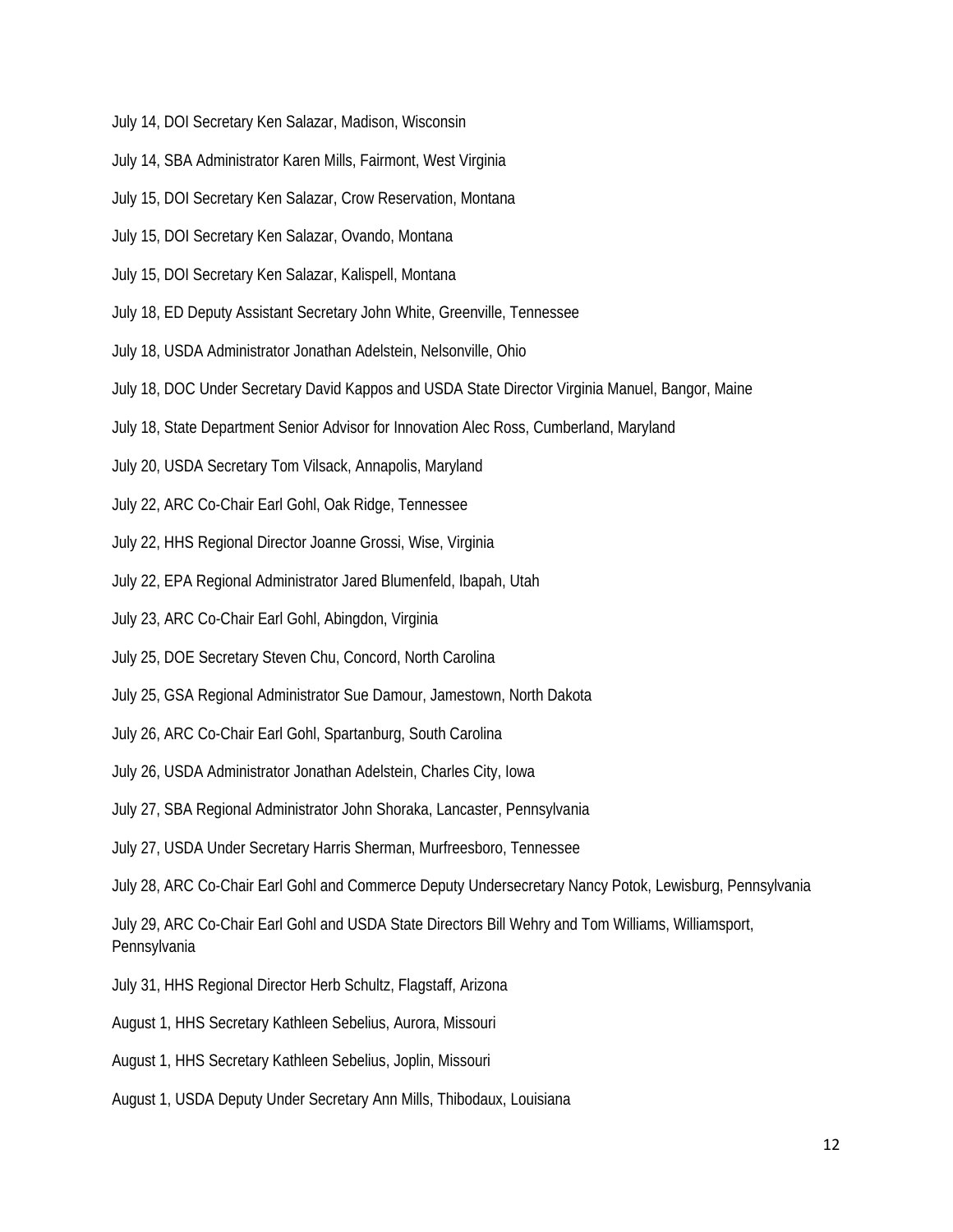August 1-3, EPA Regional Administrator Karl Brooks, Kansas

- August 2, DOT Deputy Secretary John Porcari and USDA Under Secretary Ed Avalos, Groves City, Ohio
- August 2, GSA Regional Administrator Ann Kalayil, Princeton, IL
- August 2, DOT Secretary John Porcari and USDA Under Secretary Ed Avalos, Columbus, Ohio
- August 2, HHS Regional Director Herb Schultz, Litchfield, Arizona
- August 2, EPA Regional Administrator Jared Blumenfeld, Loleta, California
- August 3, USDA Under Secretary Michael Scuse, Berlin, Vermont
- August 3, SBA Assistant Administrator Ana Harvey, Newton, Iowa
- August 3, EPA Regional Administrator Al Armendariz, Irving, Texas

August 3, SBA Regional Administrator Calvin Goings and USDA State Director Mario Villanueva, Elma, Washington

- August 3, ARC Co-Chair Earl Gohl, Greeneville, Tennessee
- August 3, DRA Federal-Chairman Chris Masingill and USDA State Director Bobby Goode, Union City, Tennessee
- August 3, EPA Administrator Lisa Jackson, Lititz, Pennsylvania
- August 3, HHS Regional Director Joanne Grossi, Wheeling, West Virginia
- August 3, HHS Regional Director Susan Johnson, Anchorage, Alaska

August 4, White House Senior Policy Advisor for Native American Affairs Kimberly Teehee and federal agency colleagues, Washington, DC

August 4, HHS Regional Director Herb Schultz, Fresno, California

August 4, USDA Secretary Tom Vilsack, West Allis, Wisconsin

August 4, DOT Deputy Administrator Greg Nadeau, Wilmington, Ohio

August 4, HUD Assistant Secretary John Trasvina, Lampeter, Pennsylvania

- August 4, ARC Co-Chair Earl Gohl, Morristown, Tennessee
- August 4, DRA Federal-Chairman Chris Masingill, Mayfield, Kentucky
- August 4, FCC Chairman Julius Genachowski, Jeffersonville, Indiana
- August 5, GSA Regional Administrator George Northcroft, Ketchikan, Alaska
- August 5, White House OSTP Aneesh Kopra, Blacksburg, Virginia
- August 6, HHS Regional Director Herb Schultz, Pomona, California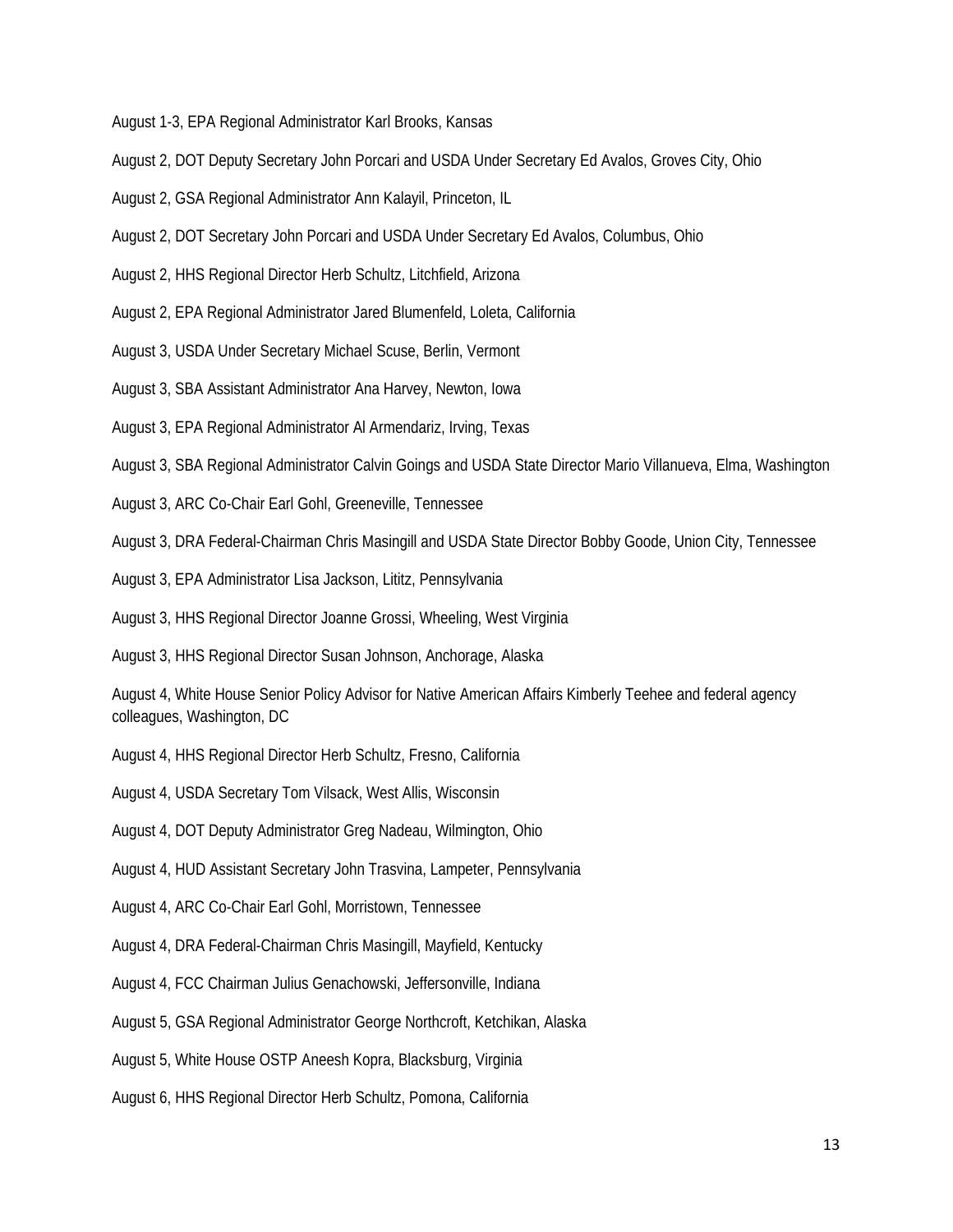August 8, ED Linda Hall, Spokane, Washington

- August 9, CEQ Chair Nancy Sutley, Grant County, Oregon
- August 9, EPA Regional Administrator Judith Enck and USDA State Director Paul Hlubik, Augusta, New Jersey
- August 9, ARC Co-Chair Earl Gohl, London, Kentucky
- August 9, GSA Administrator Sue Damour, Cheyenne, Wyoming
- August 9, ED Linda Hall, Spokane, Washington
- August 10, GSA Administrator Sue Damour, Salt Lake City, Utah
- August 10, ED Secretary Arne Duncan, Nashville, Tennessee
- August 10, HHS Regional Director Christie Hager, Dexter, Maine
- August 10, HHS Regional Director Jaime Torres, Buffalo, New York
- August 10, DOT Administrator Peter Appel, Ames, Iowa
- August 10, CEQ Chair Nancy Sutley, Deschutes County, Oregon
- August 10, ED Deputy Assistant Secretary John White, St. Peters, Minnesota
- August 10, SBA Regional Administrator Calvin Goings and USDA State Directors Richard Rush and Wally Hedrick, Middleton, Idaho
- August 11, HHS Regional Director Christie Hager, Machais, Maine
- August 11, HHS Regional Director Christie Hager, Lubec, Maine
- August 11, SBA Regional Administrator Calvin Goings, Boise, Idaho
- August 11, DRA Federal-Chairman Chris Masingill and USDA State Director Trina George, Clarksdale, Mississippi
- August 11, DOT Administrator Peter Appel, Park City, Utah
- August 11, EPA Regional Administrator Karl Brooks, St. Joseph, Missouri
- August 11, HHS Regional Director Marguerite Salazar, Denver, Colorado
- August 11, HHS Regional Director Herb Schultz, Fresno, California
- August 12, ARC Co-Chair Earl Gohl, Sylva, North Carolina
- August 12, USDA Deputy Under Secretary Karis Gutter, Helena, Arkansas
- August 12, USDA Under Secretary Cathy Woteki, Wamego, Kansas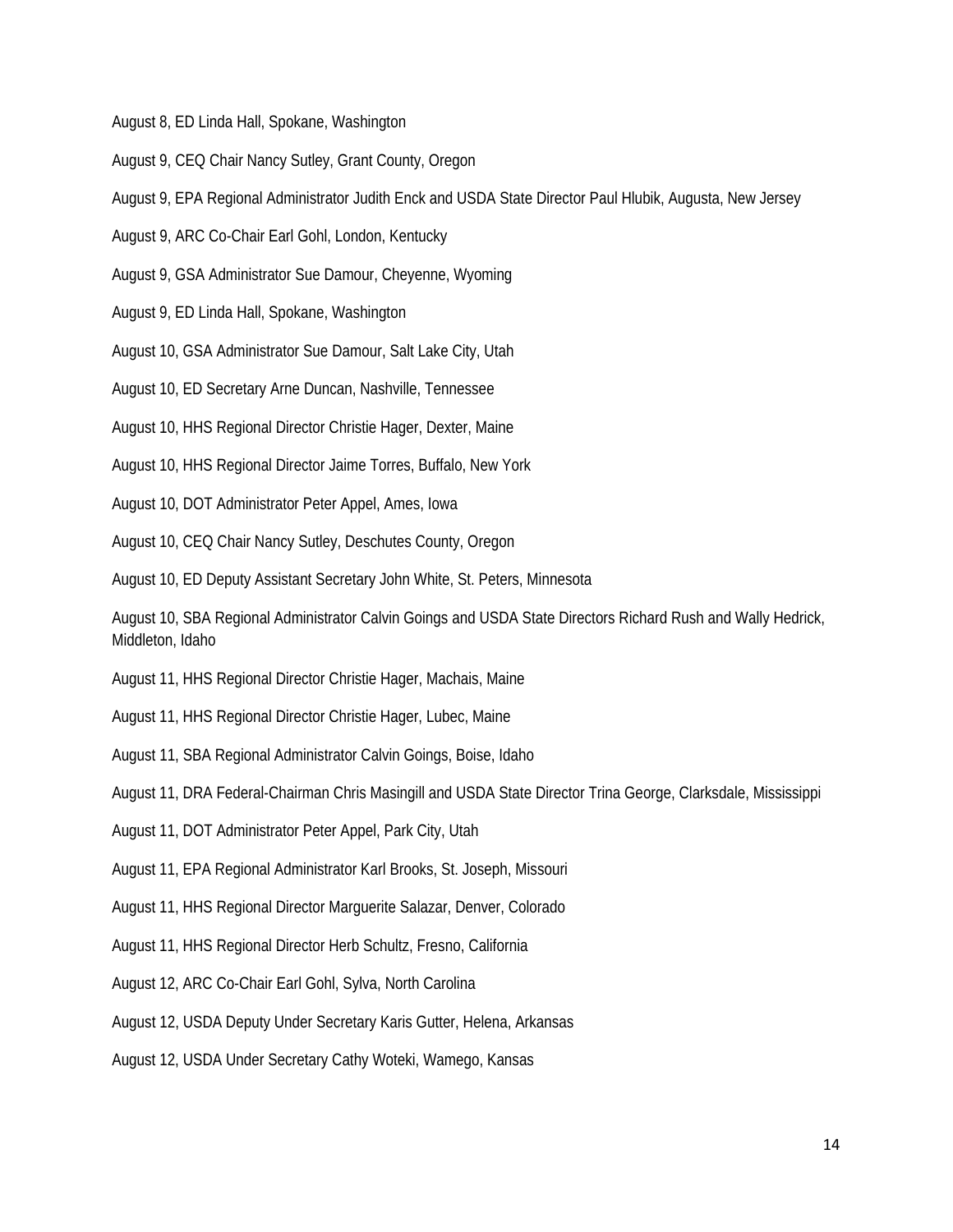August 12, SBA Regional Administrator Jorge Silva-Puras, DOT Administrator Karen Rae, USDA State Directors James Barber and Jill Harvey, Troy, New York

August 12, DOT Administrator, David Strickland, Waxahatchie, Texas

August 12, HHS Regional Director Joanne Grossi, Huntington, West Virginia

August 12, HHS Regional Director Herb Schultz, Petaluma, California

#### **August 15, President Obama, Cannon Falls, Minnesota**

#### **August 15, President Obama, Decorah, Iowa**

August 15, USDA Deputy Under Secretary Ann Wright and USDA Senior Advisor Brandon Willis, Brainerd, Minnesota

August 15, USDA Administrator Judy Canales, Covington, Louisiana

August 15, USDA Deputy Under Secretary Janey Thornton, Frankfort, Kentucky

#### **August 16, President Obama, Peosta, Iowa**

August 16, USDA Under Secretary Ed Avalos, Dothan, Alabama

August 16, USDA Administrator Judy Canales, Marianna, Florida

August 16, USDA Administrator Audrey Rowe, Newton, Georgia

August 16, SBA Regional Administrator Dan Hannaher and USDA State Director Matt Jones, Kalispell, Montana

August 16, HHS Regional Director Susan Johnson, Squaxin, Washington

August 16, USDA Faith Based Director Max Finberg, Dubuque, Iowa

**August 17, President Obama, Atkinson, Illinois** 

**August 17, President Obama, Alpha, Illinois** 

August 17, ARC Co-Chair Earl Gohl, Florence, Alabama

August 17, VA Secretary Eric Shinseki, Las Vegas, Nevada

August 17, EPA Regional Administrator Karl Brooks, Des Moines, Iowa

August 17, EPA Regional Administrator Shawn Garvin and HUD Regional Administrator Jane Vincent, Lincoln, Delaware

August 17, HHS Regional Director Joanne Grossi, Charleston, West Virginia

August 18, ARC Co-Chair Earl Gohl, Walton, New York

August 18, HHS Regional Director Marjorie Petty, Albuquerque, New Mexico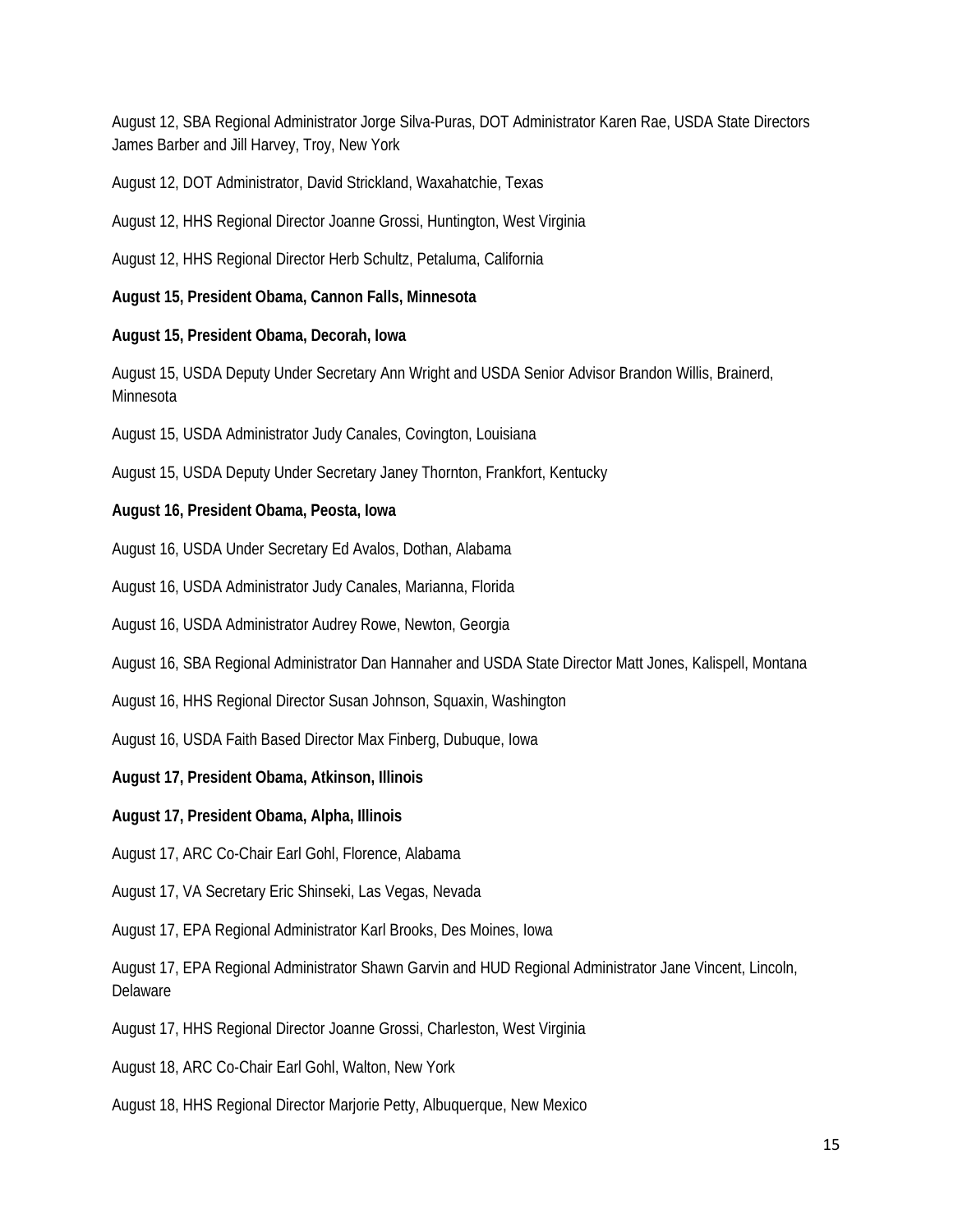- August 18, HHS Regional Director Marjorie Petty, Los Luna, New Mexico
- August 18, HHS Regional Director Susan Johnson, Bethel, Alaska
- August 18, USDA Under Secretary Dallas Tonsager, Howard, South Dakota
- August 18, DRA Co-Chairman Chris Masingill, Selma, Alabama
- August 18, USDA Administrator Judy Canales, Sedalia, Missouri
- August 19, ARC Co-Chair Earl Gohl, Cortland, New York
- August 19, ED Director Karen Cator, Mooresville, North Carolina
- August 19, HHS Regional Director Marjorie Petty, Espanola, New Mexico
- August 19, HHS Regional Director Marjorie Petty, Moriaty, New Mexico
- August 19, DOI Assistant Secretary Marcilynn Burke, Fairbanks, Alaska
- August 19, USDA Secretary Tom Vilsack, Des Moines, Iowa
- August 19, DOC Under Secretary Jane Lubchenco, Morro Bay, California
- August 19, EPA Regional Administrator Judith Enck, Sanarac Lake, New York
- August 19, GSA Regional Administrator Sue Damour, Rapid City, South Dakota
- August 19, DOT Secretary Ray LaHood, Springfield, Illinois
- August 19, VA Secretary Eric Shinseki, Omaha, Nebraska
- August 19, EPA Regional Administrator Jim Martin, Douglas, Wyoming
- August 20, DOC Under Secretary Jane Lubchenco, Newport, Oregon
- August 21, USDA Secretary Tom Vilsack, Brooklyn, Michigan
- August 21, USDA Under Secretary Harris Sherman, Sitka, Alaska
- August 22, USDA Secretary Tom Vilsack, Lansing, Michigan
- August 22, USDA Secretary Tom Vilsack, Battle Creek, Michigan
- August 22, USDA Secretary Tom Vilsack, Sparta, Michigan
- August 22, DOI Assistant Secretary Gail Adams, Flat Rock, North Carolina
- August 22, HUD Secretary Shaun Donovan, Albuquerque, New Mexico
- August 22, USDA Senior Advisor Janie Hipp, Oklahoma City, Oklahoma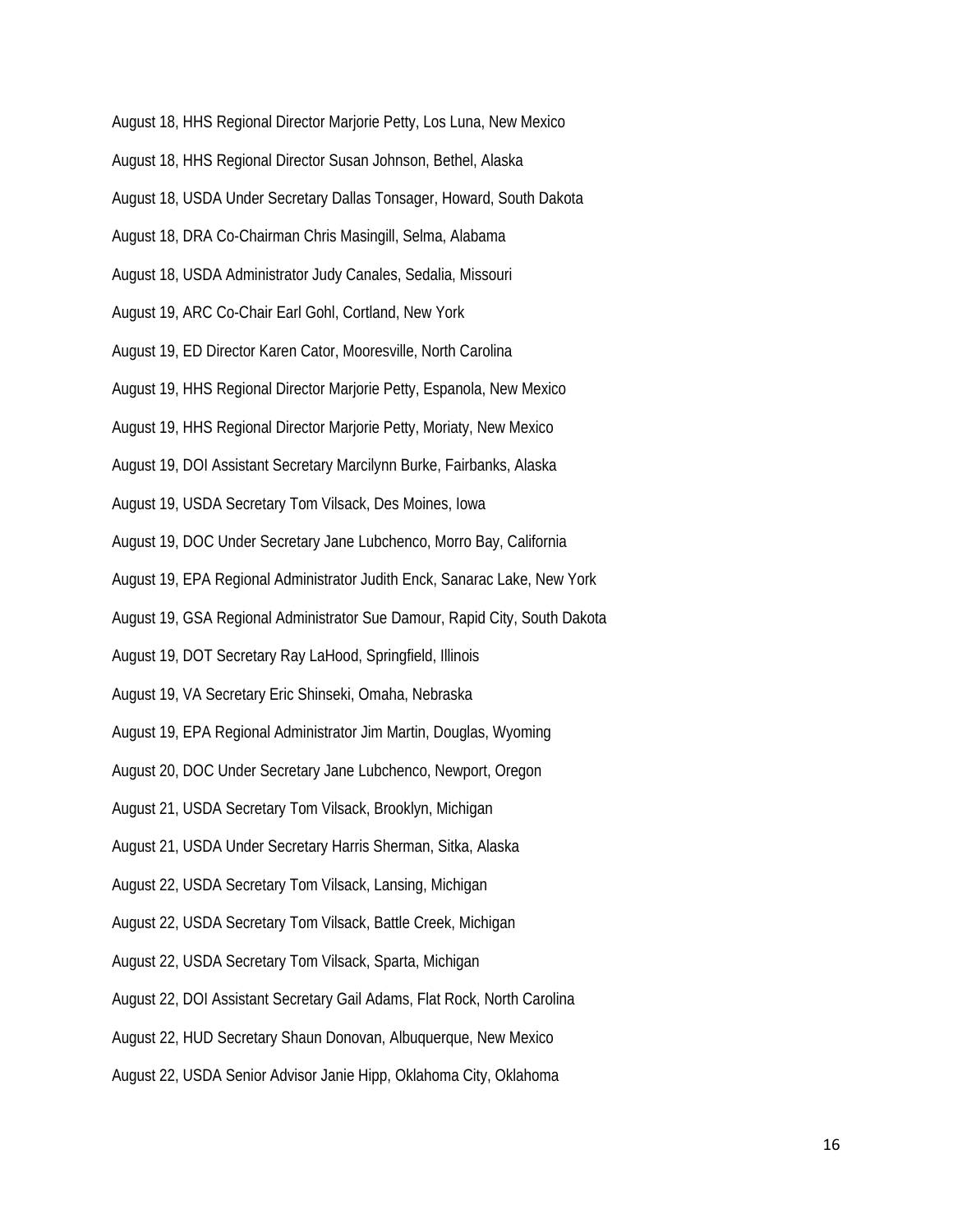August 22, DOI BLM Director Bob Abbey, Elko, Nevada

August 23, DOI Assistant Secretary Anne Castle and USDA State Director Alan Stephens, Maricopa, Arizona

August 23, DOC Under Secretary Jane Lubchenco, Homer, Alaska

August 23, DOT Administrator David Strickland, Aiken, South Carolina

August 23, USDA Under Secretary Harris Sherman, Ketchikan, Alaska

August 23, EPA Regional Administrator Gwen Fleming, Pasco County, Florida

August 23, SBA Regional Administrator John Shoraka, Lewisburg, West Virginia

August 23, USDA Under Secretary Dallas Tonsager and SBA Regional Administrator Patricia Brown-Dixon, Grinnell, Iowa

August 23, USDA State Director Bill Menning, West Union, Iowa

August 23, DRA Co-Chairman Chris Masingill and USDA Deputy Under Secretary Doug O'Brien, Bastrop, Louisiana

August 23, USDA Under Secretary Cathy Woteki, Greenville, South Carolina

August 23, SBA Regional Administrator Jeanne Hulit and USDA State Director Donovan Todd, Orono, Maine

August 23, SBA Regional Administrator Dan Hannaher, Windsor, Colorado

August 23, GSA Regional Administrator Shyam Reddy, SBA Regional Administrator Cassius Butts and USDA State Directors Vernita Dore and Laurie Lawson, Columbia, South Carolina

August 24, GSA Regional Administrator Martha Johnson, Montpelier, Vermont

August 24, USDA Administrator Jonathan Adelstein, Fairbanks, Alaska

August 24, SBA Regional Administrator Jeanne Hulit, Exeter, New Hampshire

August 24, DRA Co-Chairman Chris Masingill, USDA Deputy Under Secretary Doug O'Brien, DOC Assistant Secretary John Fernandez, Pine Bluff, Arkansas

August 24, SBA Regional Administrator Elizabeth Echols, Fernley, Nevada

August 24, HHS Regional Director Joanne Grossi, Harrisburg, Pennsylvania

August 25, HUD Chief of Staff Laurel Blatchford, Berkeley Springs, West Virginia

August 25, ARC Co-Chair Earl Gohl, Holly Springs, Mississippi

August 25, EPA Regional Administrator Al Armendariz, Falcon Heights, Minnesota

August 25, DOC Under Secretary Jane Lubchenco, Barrow, Alaska

August 25, DOC Under Secretary Jane Lubchenco, Wainwright, Alaska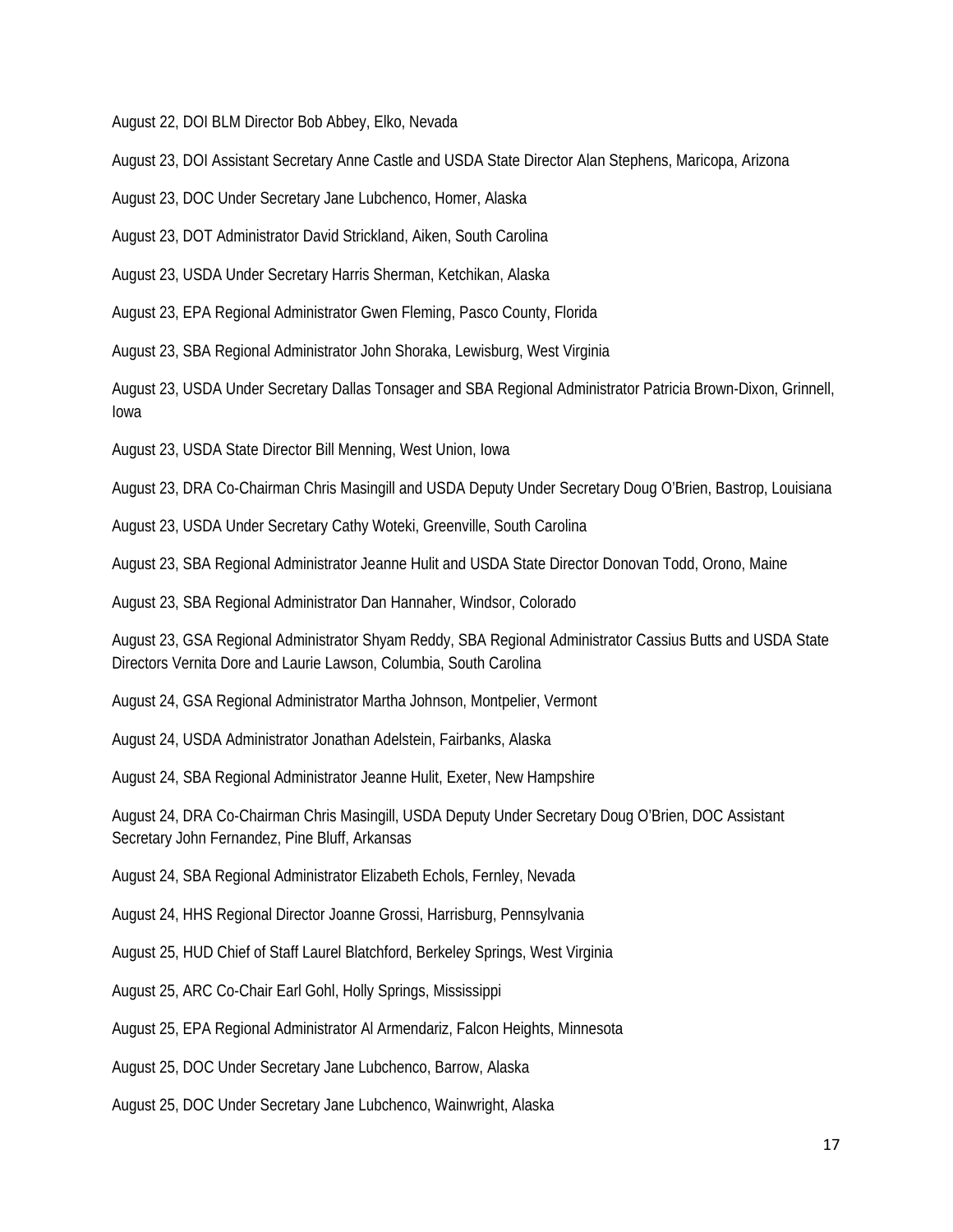August 26, HHS Regional Director Marguerite Salazar, Rifle, Colorado

- August 27, HHS Regional Director Marguerite Salazar, Grand Junction, Colorado
- August 29, HHS Regional Director Anton Gunn, Marrianna, Florida
- August 29, HHS Acting Regional Director James Galloway, Lawrence, Michigan
- August 29, SBA Regional Administrator Jorge Silva-Puras, Ponce, Puerto Rico
- August 30, SBA Regional Administrator Dan Hannaher, Dickinson, North Dakota
- August 30, DOT Administrator Anne Ferro, Bismarck, North Dakota

August 30, DOT Administrator David Strickland, East Liberty, Ohio

August 30-September 1, EPA Regional Administrator Curt Spaulding and USDA State Director Virginia Manuel, Maine

- August 30, GSA Regional Administrator Shyam Reddy, Oxford, Mississippi
- August 31, VA Secretary Eric Shinseki, St. Paul, Minnesota
- September 1, VA Secretary Eric Shinseki and USDA State Director John Whitaker, Indianola, Iowa
- September 1, EPA Regional Administrator Shawn Garvin, Timonium, Maryland
- September 1, EPA Regional Administrator Jim Martin, Utah
- September 1, USDA Acting Deputy Under Secretary Rebecca Blue, Huron, South Dakota
- September 1, USDA Acting Deputy Under Secretary Rebecca Blue, Brookings, South Dakota
- September 1, HHS Regional Director Marguerite Salazar, Alamosa, Colorado
- September 6, EPA Regional Administrator Dennis McLerran, Yakima, Washington
- September 6, ARC Co-Chair Earl Gohl, Prestonsburg, Kentucky
- September 8, EPA Regional Administrator Al Armendariz, Dallas, Texas

September 9, HHS Administrator Mary Wakefield HHS Administrator Judy Baker and USDA State Director Bill Menner, Atlantic, Iowa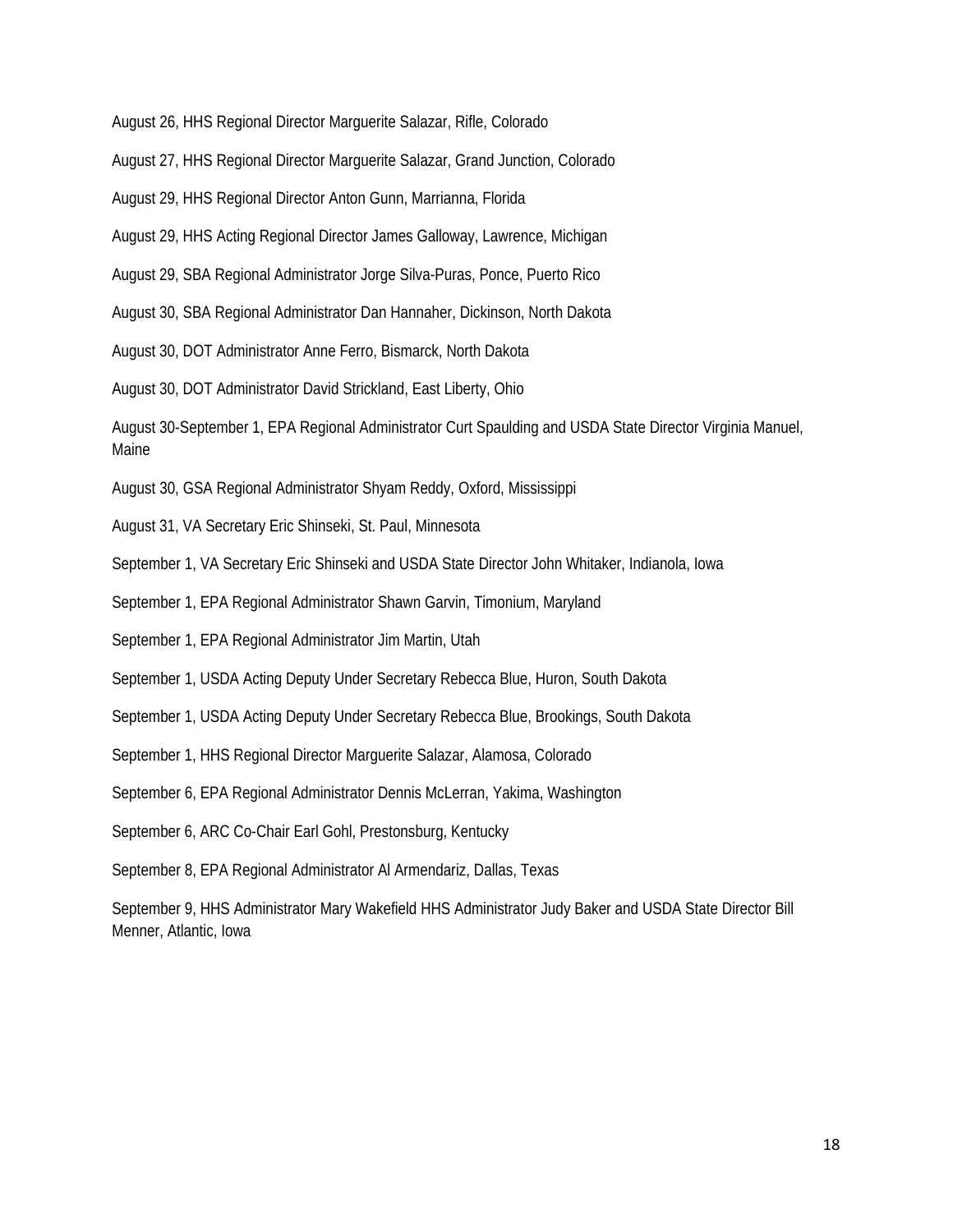#### **Department References:**

- **ARC** Appalachian Regional Commission
- **CEQ** Council on Environmental Quality
- **DOC** Department of Commerce
- **DOE** Department of Energy
- **DOI** Department of Interior
- **DOT** Department of Transportation
- **DRA** Delta Regional Authority
- **ED** Department of Education
- **EPA** Environmental Protection Agency
- **FCC** Federal Communications Commission

**GSA**- General Services Administration

**HHS**- Department of Health and Human Services

**HUD**- Department of Housing and Urban Development

**ONDCP-** White House Office of National Drug Control Policy

**OSTP**- White House Office of Science and Technology Policy

**SBA**- Small Business Administration

**USDA**- U.S. Department of Agriculture

**VA**- Veterans Affairs